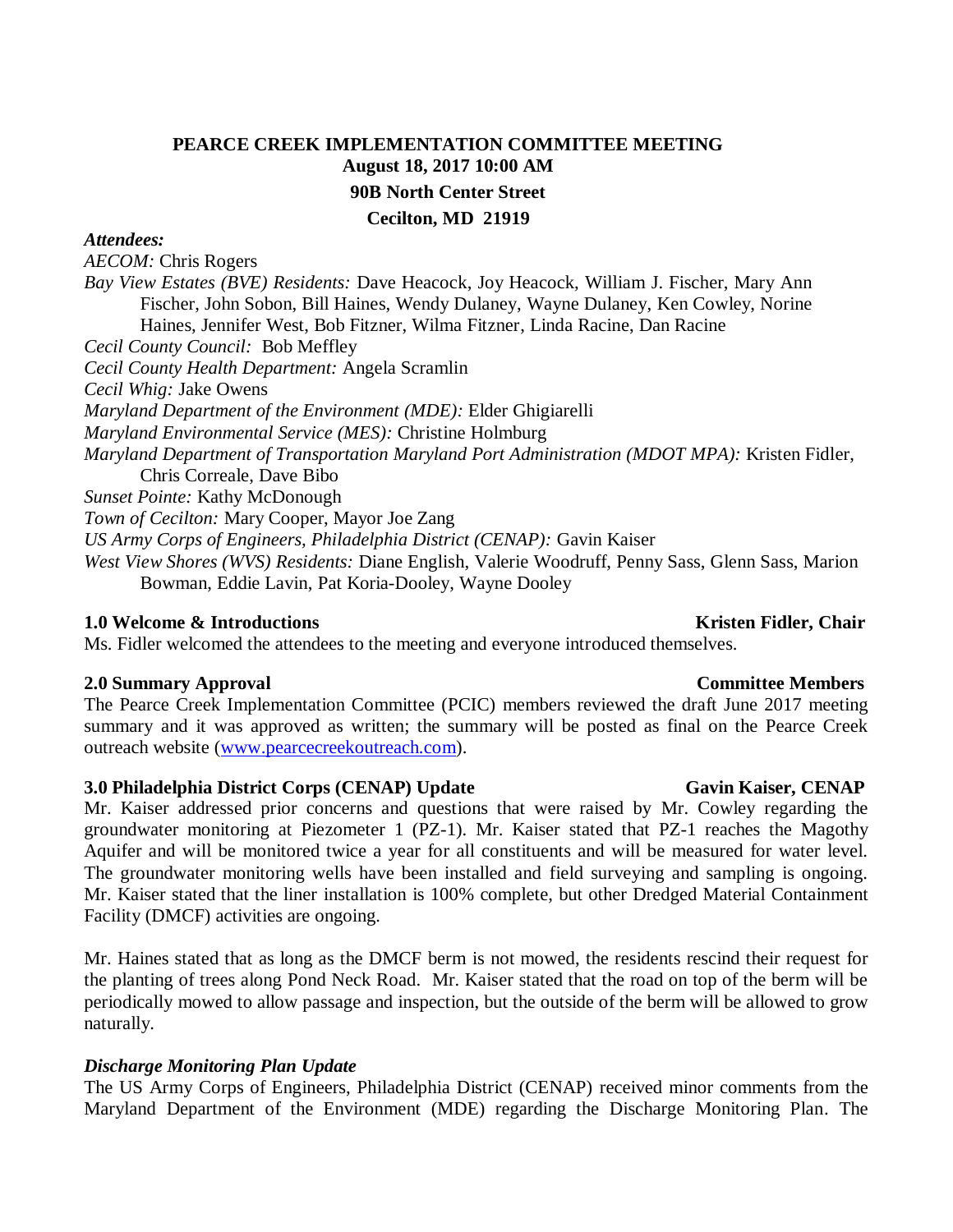comments are currently being addressed. Mr. Cowley asked if rainwater was being retained in the site and raised a concern regarding possible contamination of the rainwater due to it being in contact with the disturbed material above the liner. Mr. Kaiser stated that CENAP would investigate the concern.

A resident asked who would be the watchdog for monitoring discharge compliance in the future. Mr. Kaiser responded that CENAP submits all discharge monitoring reports to MDE. CENAP already has a contract with TetraTech to conduct the monitoring. Ms. Woodruff asked if the reports would be available online and in laymen's terms. Ms. Fidler replied that currently only exterior monitoring is available on the Pearce Creek Outreach website [\(www.pearcecreekoutreach.com\)](http://www.pearcecreekoutreach.com/), but as other reports become available they will be placed online. Ms. Fidler also stated that the PCIC would remain as an oversight group until the residents deem it is no longer necessary. MDE certifies all DMCF activities and CENAP must undergo permit renewal; any violations will result in stoppage of activities. Ms. Woodruff asked about the Water Quality Certification (WQC) renewal timeframe. Mr. Ghigiarelli replied that historically the permits are renewed on an annual basis. Initially, the Pearce Creek DMCF was given a three year WQC, which was extended until March 2018 to cover potential fall 2017 placement activities. Either an extension or renewal will be needed after March 2018; MDE may require additional monitoring for renewals based on the history of the site. Ms. Fidler stated that if reports are in a highly technical format, the PCIC provides an opportunity to present the findings in laymen's terms. Ms. Woodruff asked for notification when the documents are placed on the website. Ms. Fidler replied that a Newsletter will go out to notify the residents when the reports are available on the website.

Mr. Heacock asked about boating and fishing accessibility for Pearce Creek Lake. Mr. Kaiser stated that the US Fish and Wildlife Service determined that the Pearce Creek Lake will remain closed to the public until spring 2018 AT THE EARLIEST to ensure public safety after the first inflow and site operations. Mr. Heacock mentioned that although there are signs stating Pearce Creek Lake is closed to the public, when the gates are closed the signs are unreadable. Mr. Sobon noted that on two known occasions there have been individuals who have made it on to Pearce Creek Lake.

## **4.0 Drinking Water Line Planning Progress Chris Rogers, AECOM**

## *Water System Construction Updates*

Mr. Rogers stated that all of the piping for the water system is in place; AECOM is in the process of calibrating the chlorine injection station. The Transmission Main has passed potability testing; currently the Distribution Main is undergoing testing. Due to the lapse in time since the Transmission Main water was last tested, it is being re-tested for potability to ensure public health and safety. A considerable amount of flushing is needed to decrease the chlorine level to be able to take the BacT test for potability. Flushing should occur next week and the potability testing is expected the following week. If both the Transmission Main and Distribution Main pass the potability tests, then the in-home connections can begin to be scheduled the following week.

## *On-lot Construction Schedule of Activity*

As of the meeting date, AECOM has received 49 plumbing permits and have made 30 exterior connections. Once the Distribution Main passes the potability test, Reybold should begin a second crew to conduct in-home work in Bay View Estates (BVE) as well as exterior work in West View Shores (WVS). Mr. Fitzner asked which company would be completing the plumbing work. Mr. Rogers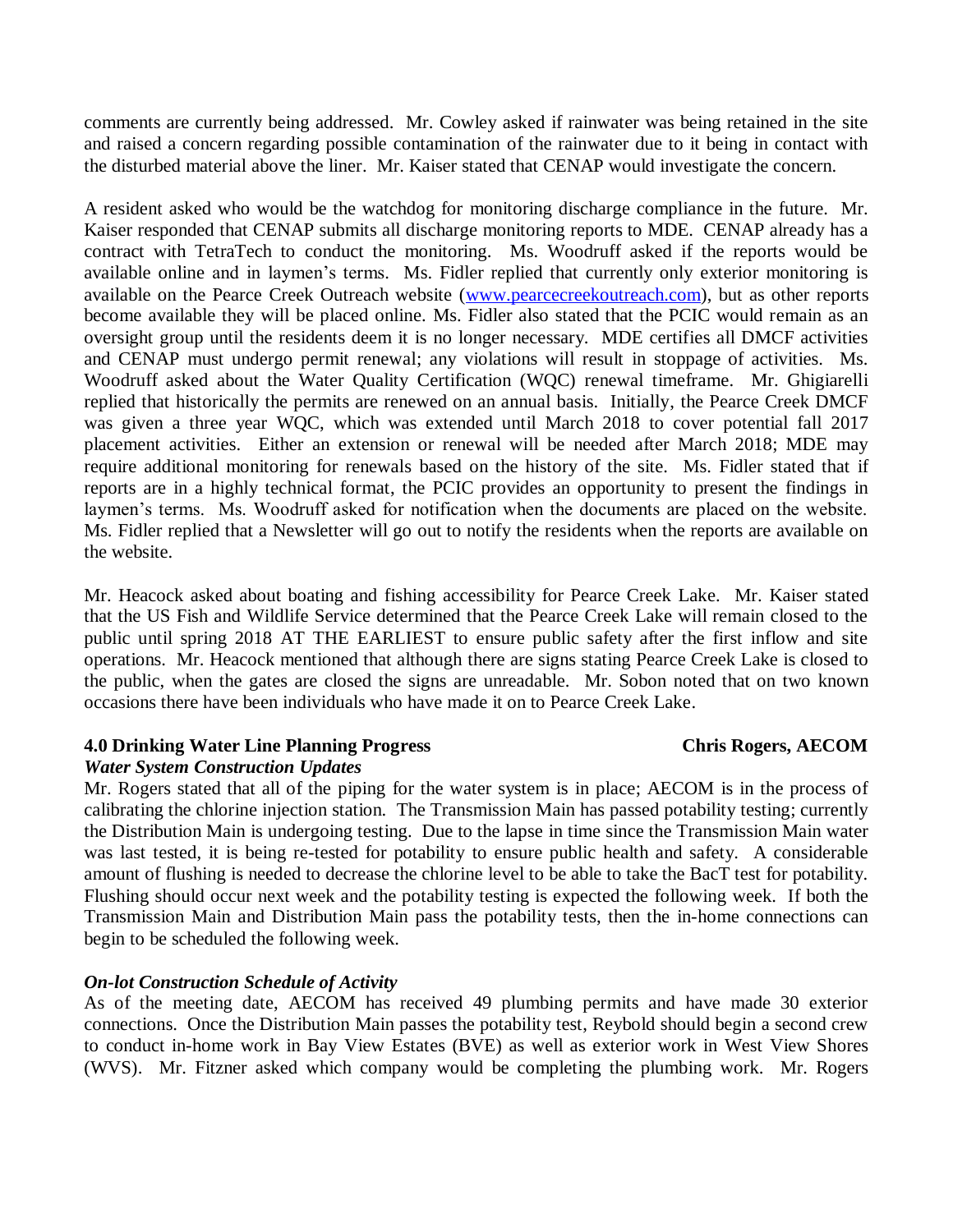responded that the certified plumbers are subcontracted under Reybold. The County has approved the plumbers to perform the work and all work is supervised by a certified master plumber.

A resident asked about the next step of the on-lot work. Mr. Rogers replied that after the exterior work is completed, the next step is Phase 2, the interior work. The resident asked for confirmation that the area of the interior work would need to be cleared to allow for easy access. Mr. Rogers replied yes, and stated that communication between Reybold and the homeowners is crucial at this stage. Mr. Rogers stated that except for prioritizing full time residents, AECOM is not dictating any scheduling to Reybold. Mr. Rogers also reminded the residents that someone is required to be present during the inhome work, whether it is the resident or a representative of the resident. A resident asked how much advance notice would residents be given regarding scheduling of in-home work. Mr. Rogers stated that residents will be contacted approximately a week in advance. Ms. Fidler stated that it is estimated that in-home work will begin on August 28, but will be based on potability results. Mr. Rogers stated that the homes that have had the exterior work will most likely be connected first, but Reybold is cooperating with emergencies (i.e. failing well pumps).

## *Status of Access Agreements Received to Date*

As of the meeting, 209 Access Agreements have been received out of 235. Mr. Dooley asked about new residents who have just bought homes. Mr. Rogers stated that they have been in contact with AECOM. Mr. Cowley asked when there would be access to the fire hydrants. Mr. Rogers responded that there will be no access to the hydrants until the water system is potable. Mr. Cowley requested that the fire department be notified when the fire hydrants are able to be accessed. Ms. Woodruff requested a notification for the residents when the hydrants are functioning. Ms. Fidler stated that when the hydrants are available for use, a notification will be placed on the website and a newsletter will be sent out. Mr. Rogers stated that coordination with the local fire chief will occur regarding hydrant use. Mr. Rogers noted that the hydrants do not fulfill the American Water Works Association (AWWA) requirements for full firefighting use, but the hydrants will be able for use to fill a tanker.

Ms. English stated that another resident believes that it is illegal for the State to force people to close their wells. Mr. Rogers stated that AECOM will not force residents to hook-up and there are currently no plans for court orders. Ms. Fidler stated that refusal to close a well is a MDE/ Cecil County Health Department (CCHD) issue. The Maryland Department of Transportation Maryland Port Administration (MDOT MPA) is funding water system hook-ups and well abandonment, but there is an expiration to that funding, which is about one year from water potability. Ms. McDonough asked if a house could be sold if it was not connected to the water system. Ms. Scramlin replied that there is no provision in the real estate transfer, but mortgage companies will not give mortgages if the house does not have potable water. Houses cannot be rented if they are not hooked up to potable water as well. A resident asked when the one year expiration for funding would begin. Ms. Fidler stated that the countdown to expiration hinges on the water system being in-service. Mr. Rogers stated that "in-service" is synonymous with "potable". Mr. Fidler reiterated that the one-year funding countdown will begin when the water is potable and in-home hook-ups have begun. Ms. Fidler stated that there was an initial approximation of July 2018, but that was pushed back due to the delay in water system potability. Ms. Fidler notified the PCIC that letters will be sent to the remaining residents who have not signed access agreement to ensure clarity and transparency in the process.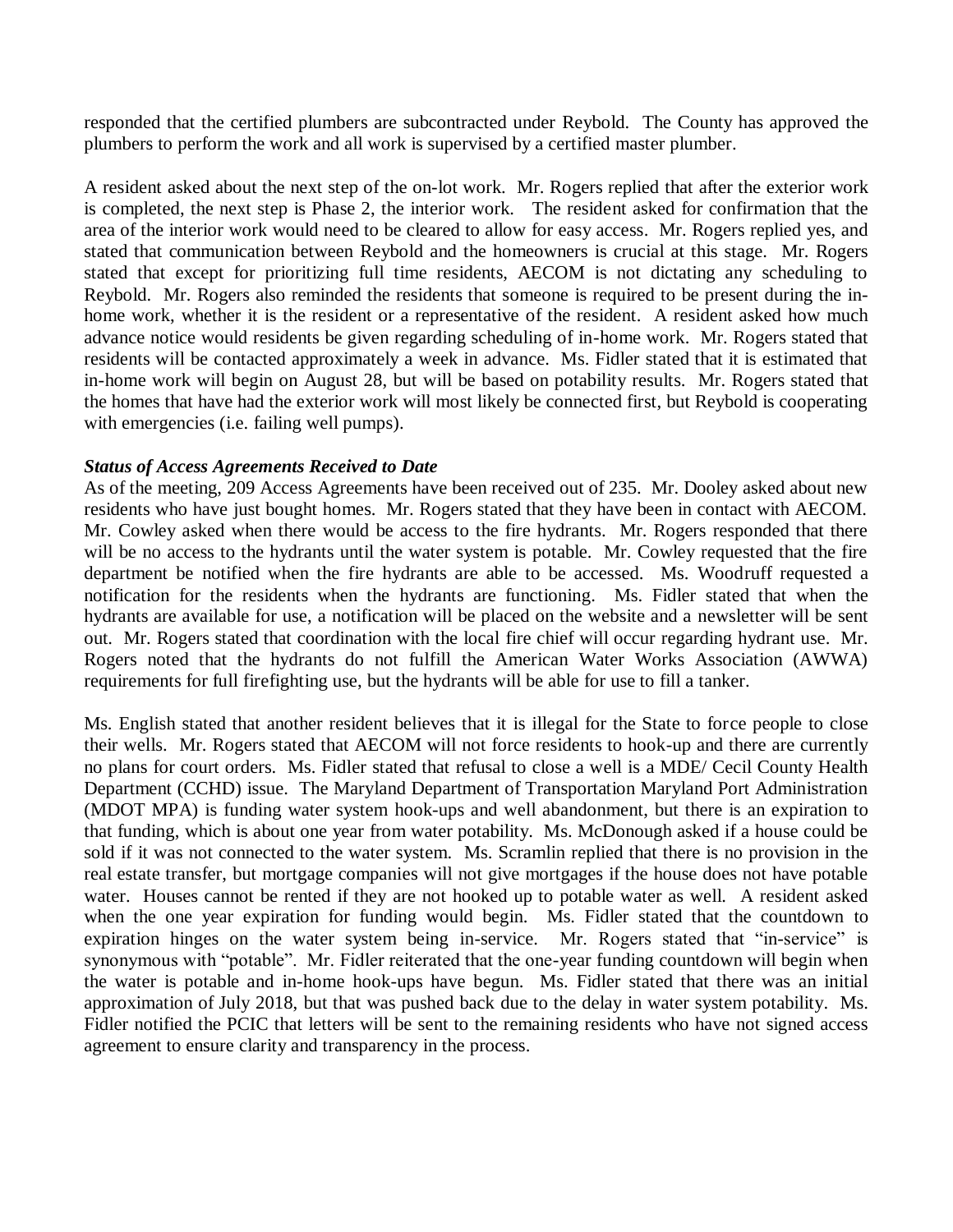### *Follow-up - July 15 BVE Road Restoration Meeting*

Ms. Fidler stated that the meeting summary from the BVE road restoration meeting was available; there are two corrections that need to be made, the date and location of the meeting are incorrect. Over 30 residents from BVE attended, and discussions included the remaining punch list items, as well as the fundamental quality and integrity of the restored roads.

Mr. Rogers stated that a timeline of the road restoration was given at the road restoration meeting detailing why changes were made to the initial plan. Due to concerns from residents, a comprehensive proof roll with a full dump truck was conducted on the roads. Proof rolling is a standard test to ensure that the subgrade, base, and pavement are in good shape; results from the proof roll confirmed suitable subgrade. Core samples of the subgrade and the boat ramp area were also collected and submitted to AECOM's geotechnical engineers for analysis. The boat ramp area sample was collected as an undisturbed baseline for comparison to the subgrade in the restored roads. The report has not been finalized, but initial results have shown that the structural integrity of the subgrade has been improved. Regarding reclamation, AECOM's position remains that the improvement of the base and improvement of the crown has compounded the overall improvement of the restored road over the pre-existing road; AECOM stands by its road restoration process and the final product. Due to resident concerns regarding road widening in some areas, the roads were re-surveyed, and designated areas will be restored to grass.

The final punch list will be triggered when the water system is deemed potable; however, remaining items are being taken care of as residents bring them up. Once the project has been finalized, the 12 month warranty on the roads will begin. Defects will be repaired by the contractor (i.e. settlement) before final acceptance occurs after the 12-month warranty. In the third phase of the on-lot water system contract, there is an associated tar and chip road repair item for BVE. Another layer of tar and chip will be applied as needed for repairs, as well as a final fog coat; an additional 12-month warranty will begin upon the completion of that additional repair layer. In May, AECOM received a written letter containing a list of resident's concerns; Mr. Rogers informed the PCIC that AECOM's response to that letter was sent out yesterday, and that some of the items on the list had already been completed.

Mr. Haines stated that he still has concerns regarding the height of the crowns in the roads. Mr. Haines provided handouts to the PCIC, one of which was of the County specifications for crowns that states the minimum height should be 2%, the Maryland Asphalt Association states 1.5% and Virginia Asphalt Association states 2%. Mr. Haines also included hand drawings detailing what the perceived height of the crowns were in relation to the width of the road, compared to what the specified height should be. Additionally, the handout included hand drawings of the perceived pre-existing road conditions, the road conditions that had been expected by the residents, and the perceived existing road conditions. Mr. Haines expressed a concern that the road is now elevated and water will be able to get underneath. Mr. Haines also expressed concern that rainwater has now been diverted into his yard. Mr. Haines voiced another concern that stone was not put down in the trenches and believes this is why settlement is occurring. Mr. Rogers replied that AECOM disagrees and stands by their work. AECOM has had numerous discussions internally, and has conducted testing to determine the increase in integrity. Mr. Rogers also stated that stone was placed in the trenches, but settlement was still expected; the settlement will be repaired.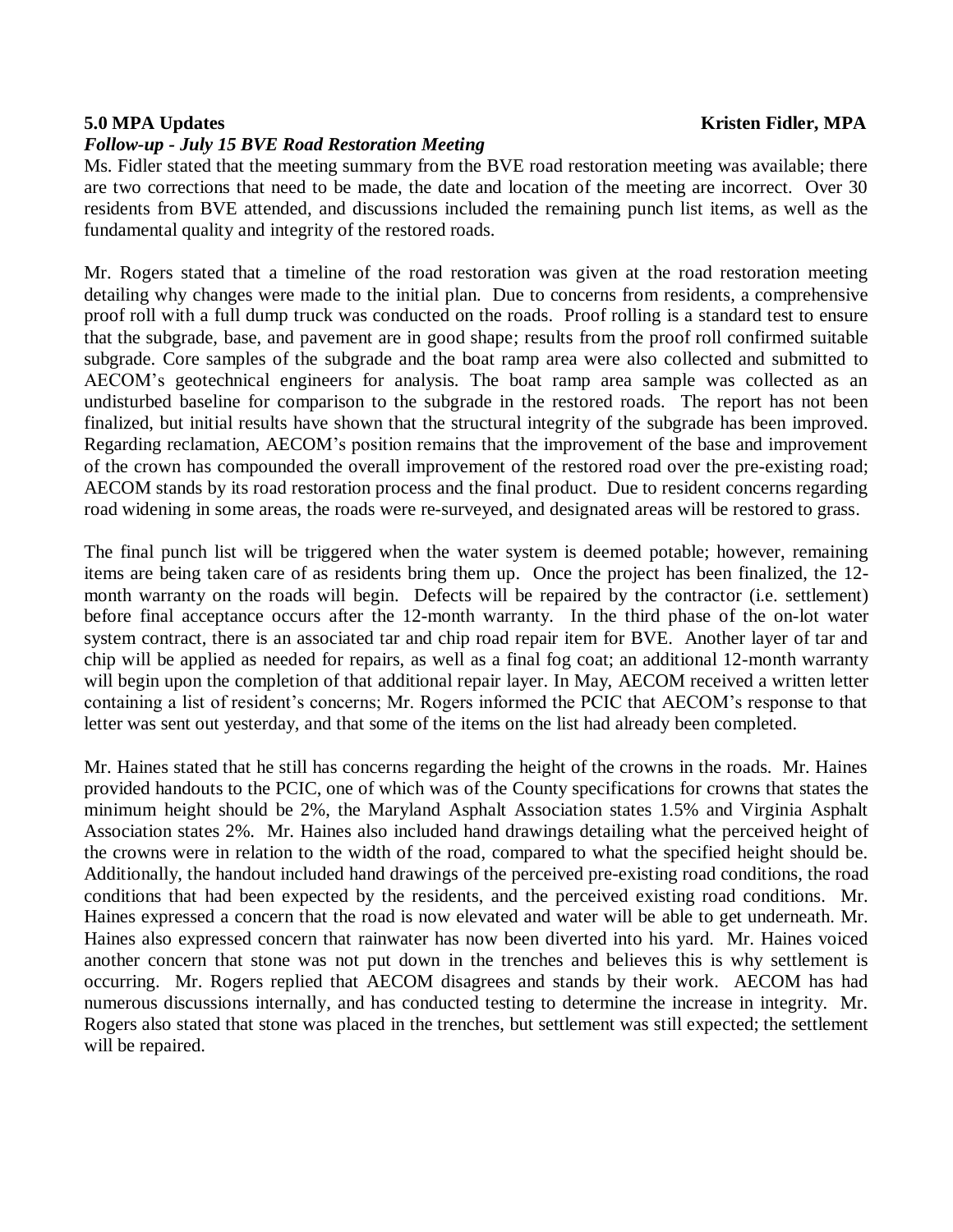Ms. Fitzner asked if the lay-down area would remain in BVE. Mr. Rogers replied that the area would remain until the third phase of the contract is complete. A resident asked why there were trailer boxes on the property. Mayor Zang replied that the trailer boxes were most likely used to hold water meters and tools to prevent theft. Ms. Fitzner asked if weeds growing in and by the road next to her garden would count as a punch list item. Mr. Rogers stated that the intent is to restore all areas and the issue will be investigated. Mr. Haines asked why dirt was being stockpiled in BVE from WVS and asked if it could be stopped. Mr. Rogers replied that AECOM cannot dictate to Reybold where they place their materials.

Mr. Cowley re-addressed the handouts of that Mr. Haines had distributed, and again opened up the discussion of road restoration. Mr. Rogers stated that the changes from the initial design were expected due to the addendum to the Grant Agreement. The original plan called for only one lane of road restoration. The contractor stated that the initial expectation of the road restoration was not feasible; therefore, AECOM decided on a more robust road restoration. Mr. Rogers mention that at the February 16<sup>th</sup> meeting the details of the addendum were discussed, and the plan was never to lay millings directly on top of the existing road; the addition of millings directly to the existing road would have raised the road four inches. Mr. Haines stated that AECOM never consulted with the residents and that BVE would have requested that the original road be tar and chipped over or would have been amenable to a cost share to help pay for the road restorations. Mr. Rogers replied that a copayment for the roads would have not been feasible. Mr. Cowley stated that the compacted roads were disturbed and restoration was not executed properly. Mr. Rogers disagreed with the characterization that there are two coats of tar and chip on top of eight inches of disturbed subgrade. Mr. Cowley suggested two final coats of tar and chip be applied rather than one. He stated that future road conditions were a financial issue for the BVE community. Mr. Haines noted that he disagreed with the dump truck proof roll results. Ms. Fidler stated that the visual aids were helpful tools, and MDOT MPA will investigate and provide possible feedback. Ms. Fidler urged PCIC attendees to reach out and inform MDOT MPA if any information or issues to avoid misunderstandings and miscommunications.

## *DMMP Outreach*

Ms. Fidler stated that the PCIC was a part of the Dredged Material Management Program (DMMP). The DMMP is composed of many different advisory committees. In August, the DMMP Citizens Advisory Committee (CAC) meeting was held and the PCIC was an agenda item. The DMMP CAC reports to the MDE Secretary, the US Army Corps of Engineers, Baltimore and Philadelphia District Colonels, and the MDOT Secretary. The Management Committee will hold a meeting in September and receive an update regarding Pearce Creek. Ms. Fidler also announced that the DMMP Annual Meeting will be held Friday, November 3, 2017 at 10 am, and invited everyone to attend. Updates regarding the Port of Baltimore and other dredging topics will be discussed. Ms. Sass asked if the attendance to the annual meeting was required. Ms. Fidler replied no, but stated that the meeting exposes attendees to a broader set of projects. The annual meeting showcases all components of the DMMP; the USACE Baltimore District Colonel Chamberlain will be the keynote speaker this year. PCIC members will not miss any updates if they do not attend. Mr. Cowley stated that attendees of the Annual Meeting will be able to see the significance of the PCIC and Pearce Creek Project to the whole DMMP.